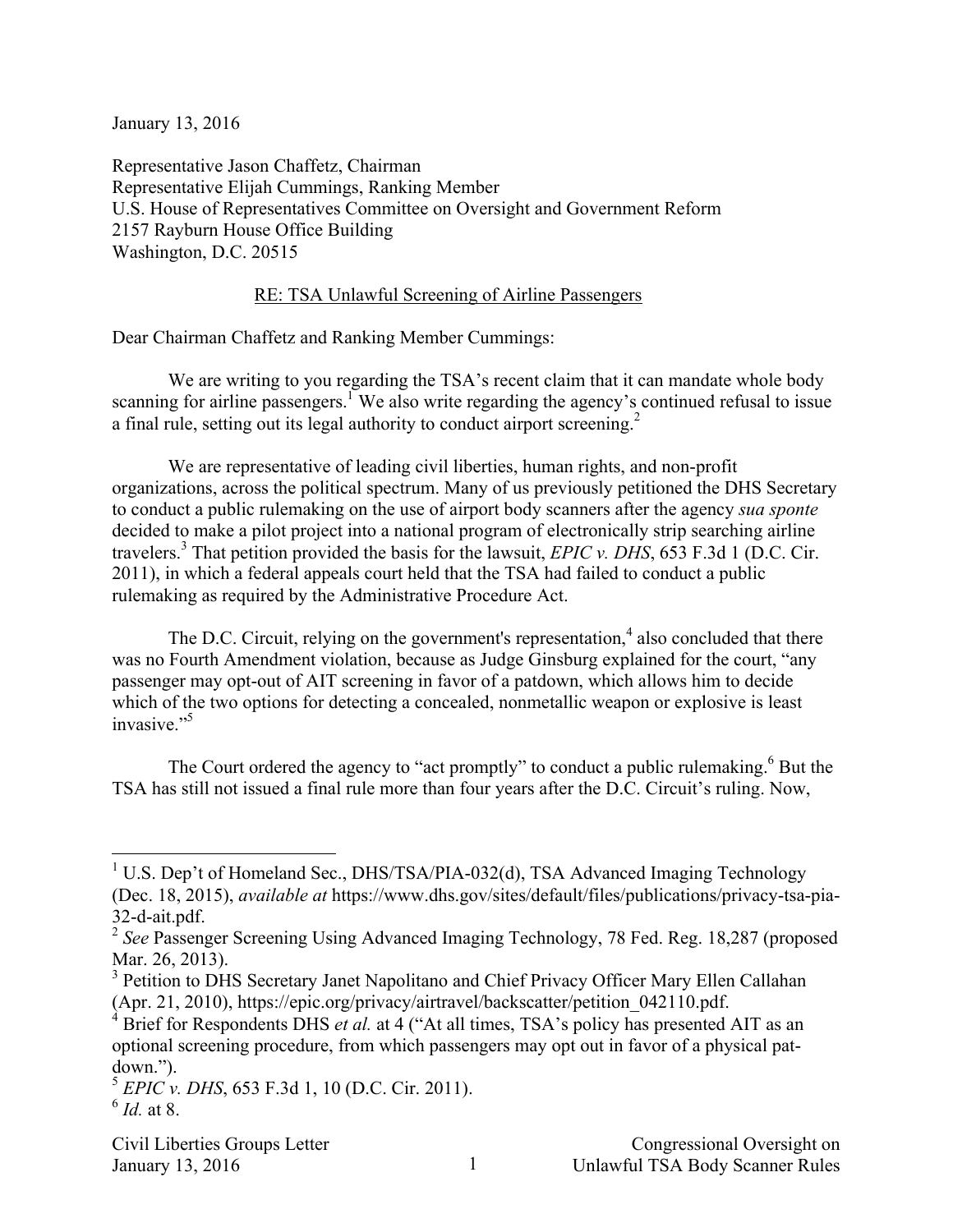incredibly, the agency is claiming new authority to require travelers to undergo whole body screening in blatant disregard of the opinion of the federal appellate court.<sup>7</sup>

We urge you to convene a hearing as soon possible to assess the agency's conduct. Already travelers within the United States are being subject to unlawful searches.<sup>8</sup> This hearing is especially important because TSA orders are not currently subject to judicial review as are other government actions.<sup>9</sup>

We also ask you to:

- Suspend funding for whole body scanners until the public rulemaking has been completed;
- Require the TSA to publish all de facto regulations including § 46110 orders;
- Require the TSA to evaluate the cost (including lost time to passengers) of screening procedures using whole body scanners; and
- Amend § 46110 to ensure that TSA orders are subject to judicial review as are other government actions.<sup>10</sup>

Thank you for your consideration of our views. We would be pleased to work with you and your staff to help safeguard the privacy rights of travelers.

Sincerely,

American-Arab Anti-Discrimination Committee (ADC)

American Civil Liberties Union

Bill of Rights Defense Committee/Defending Dissent Foundation

Center for Digital Democracy

<sup>&</sup>lt;sup>7</sup> Christopher Elliot, "What the TSA's new body-scanner rules mean for you," Washington Post, Dec. 30, 2015, https://www.washingtonpost.com/lifestyle/travel/what-the-tsas-new-bodyscanner-rules-mean-for-you/2015/12/30/f739e922-a4f5-11e5-9c4e-be37f66848bb\_story.html <sup>8</sup> *Sai v. Neffenger,* No. 15-2356 (1st Cir. filed Nov. 12, 2015*). See* http://s.ai/tsa/legal/46110/. <sup>9</sup> See 49 U.S.C. § 46110 (originally enacted in the Federal Aviation Act of 1958, Pub. L. 85-726, 72 Stat. 731, 795) (specifying that a person "with a substantial interest in an order issued by the Secretary of Transportation," including TSA orders, "may apply for review of the order by filing a petition for review" in a U.S. Court of Appeals). *See also* Shaina N. Elias, *Challenges to Inclusion on the "No-Fly List" Should Fly in District Court: Considering the Jurisdictional Implications of Administrative Agency Structure,"* 77 Geo. Wash. L. Rev. 1015 (2009).  $10\frac{1}{8}$  46110 should be amended to allow litigation in district court.